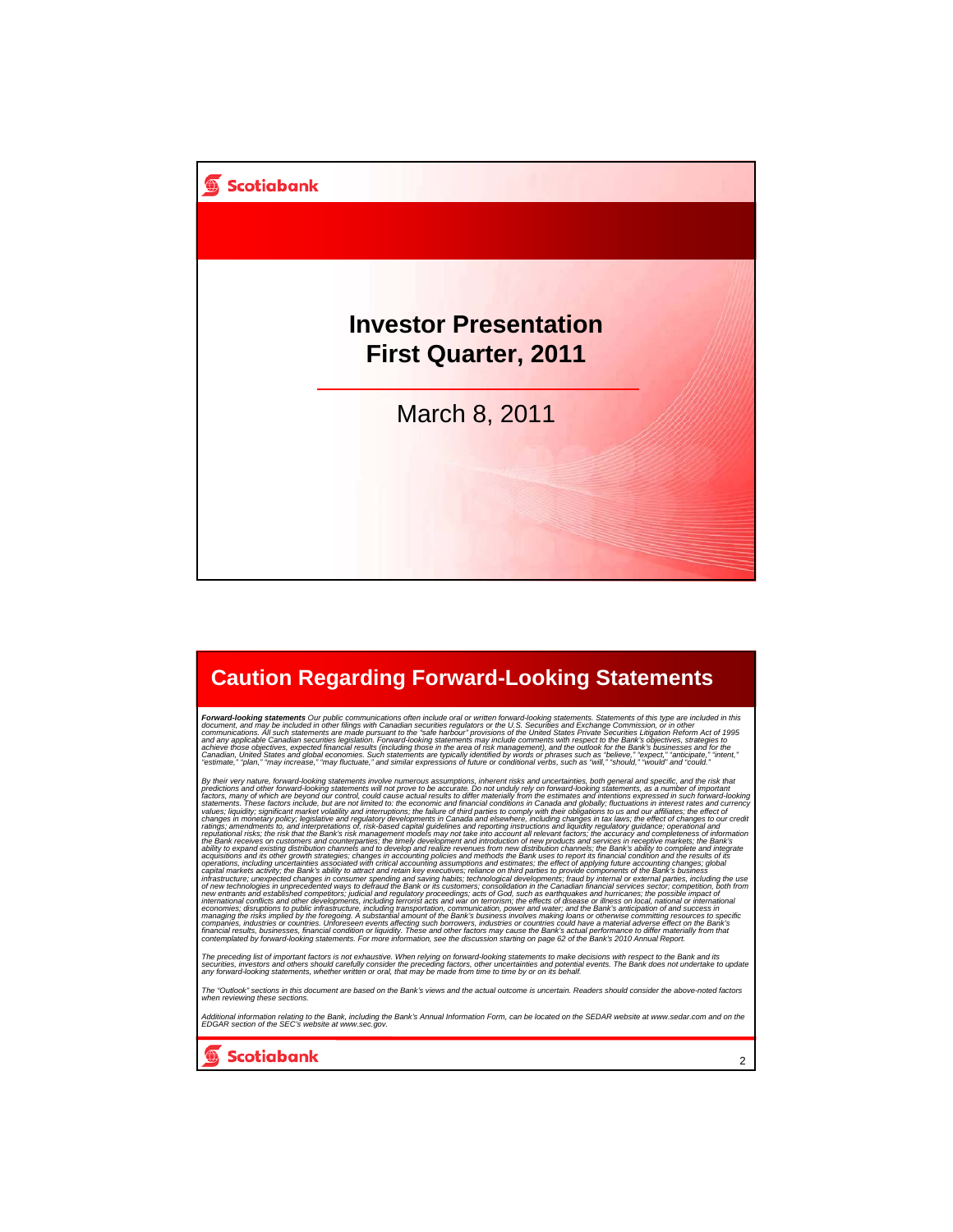

| Q1 2011 Overview                                                                                                                                                                                                       |   |
|------------------------------------------------------------------------------------------------------------------------------------------------------------------------------------------------------------------------|---|
| Record quarter<br>$\triangleright$ Net income: \$1,174 million<br>$\triangleright$ EPS: \$1.07, up 18% vs. prior year<br>$\triangleright$ ROE: 18.7%<br>$\triangleright$ Quarterly dividend increased \$0.03 to \$0.52 |   |
| • Record revenue and net income with strong<br>contributions from all four business lines                                                                                                                              |   |
| • Positive PCL performance                                                                                                                                                                                             |   |
| • Continued strength in capital ratios                                                                                                                                                                                 |   |
| Scotiabank                                                                                                                                                                                                             | 4 |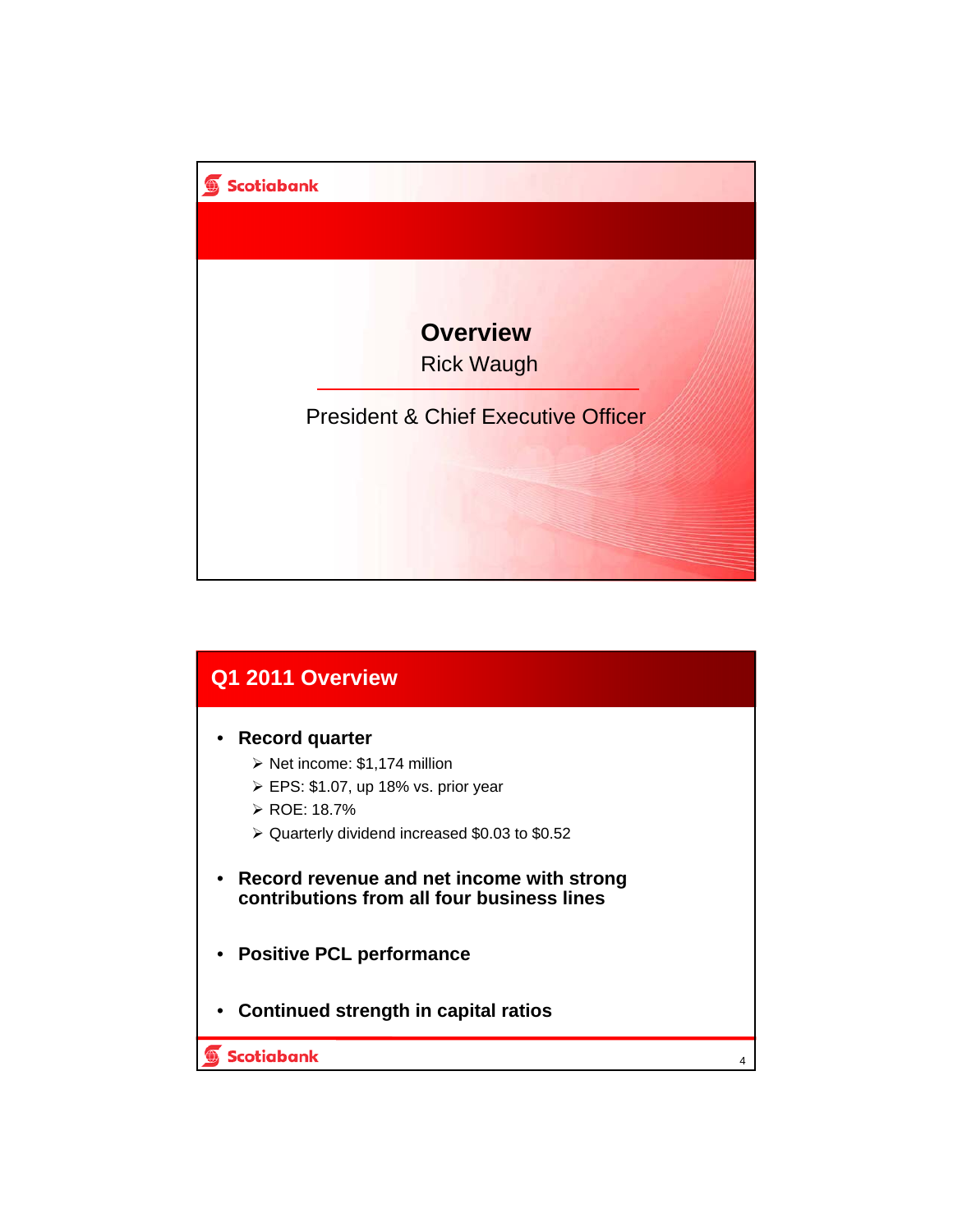

# **Corporate Reorganization**

| 2010 Net Income<br>(\$ millions) | Canadian<br><b>Banking</b> | International<br><b>Banking</b> | <b>Global Wealth</b><br>Management | Scotia<br>Capital        | Other | Total |
|----------------------------------|----------------------------|---------------------------------|------------------------------------|--------------------------|-------|-------|
| <b>Reported</b>                  | 2.315                      | 1.262                           | $\overline{\phantom{a}}$           | 1.350                    | (688) | 4,239 |
| Impact of<br>Reorganization      | (546)                      | (173)                           | 785                                | $\overline{\phantom{0}}$ | (66)  | -     |
| Adjusted                         | 1,769                      | 1,089                           | 785                                | 1.350                    | (754) | 4,239 |

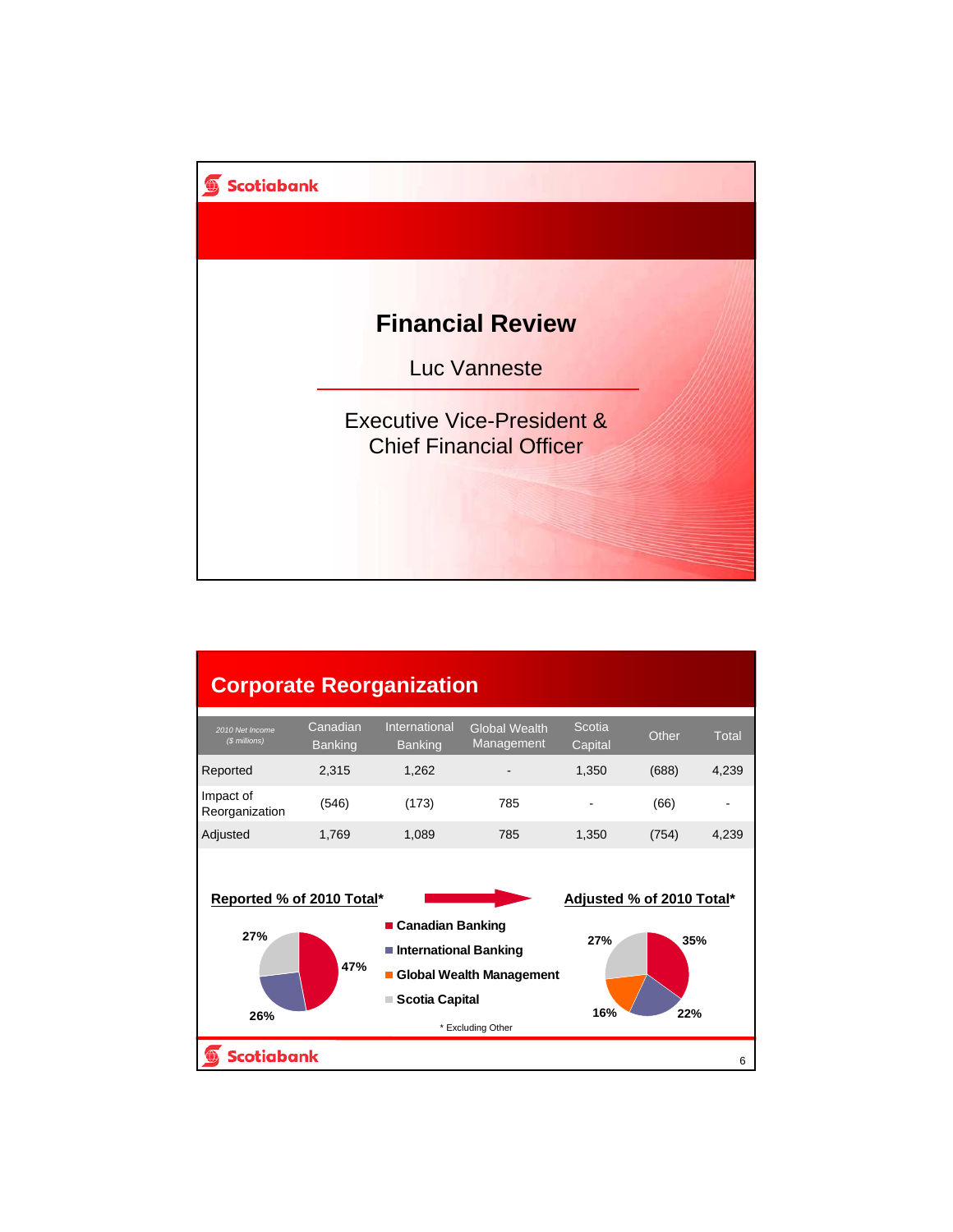| <b>Record Quarter</b> |                   |                                            |                                                 |                                 |                                |             |  |  |
|-----------------------|-------------------|--------------------------------------------|-------------------------------------------------|---------------------------------|--------------------------------|-------------|--|--|
| Q1/11                 | Q4/10             | Q/Q                                        |                                                 |                                 | Q1/10                          | <b>Y/Y</b>  |  |  |
| 1,174                 | 1,092             | 8%                                         | Net Income (\$MM)                               |                                 | 988                            | 19%         |  |  |
| \$1.07                | \$1.00            | 7%                                         | <b>EPS</b>                                      |                                 | \$0.91                         | 18%         |  |  |
| 18.7%                 | 17.9%             | 80 bps                                     | <b>ROE</b>                                      |                                 | 17.4%                          | $130$ bps   |  |  |
| 54.5%                 | 54.4%             | $(10)$ bps                                 | <b>Productivity Ratio</b>                       |                                 | 50.5%                          | $(400)$ bps |  |  |
|                       |                   |                                            | <b>Year-over-Year Comparison</b>                |                                 |                                |             |  |  |
|                       |                   | Q1 earnings benefited from                 |                                                 |                                 | Partly offset by               |             |  |  |
|                       |                   | • Asset growth; record net interest income |                                                 | • Growth in operating expenses  |                                |             |  |  |
|                       |                   |                                            | • Record other income, higher underwriting fees | • Lower net gains on securities |                                |             |  |  |
|                       |                   | • Wealth management performance            |                                                 |                                 | • Foreign currency translation |             |  |  |
|                       | <b>Scotiabank</b> |                                            |                                                 |                                 |                                |             |  |  |

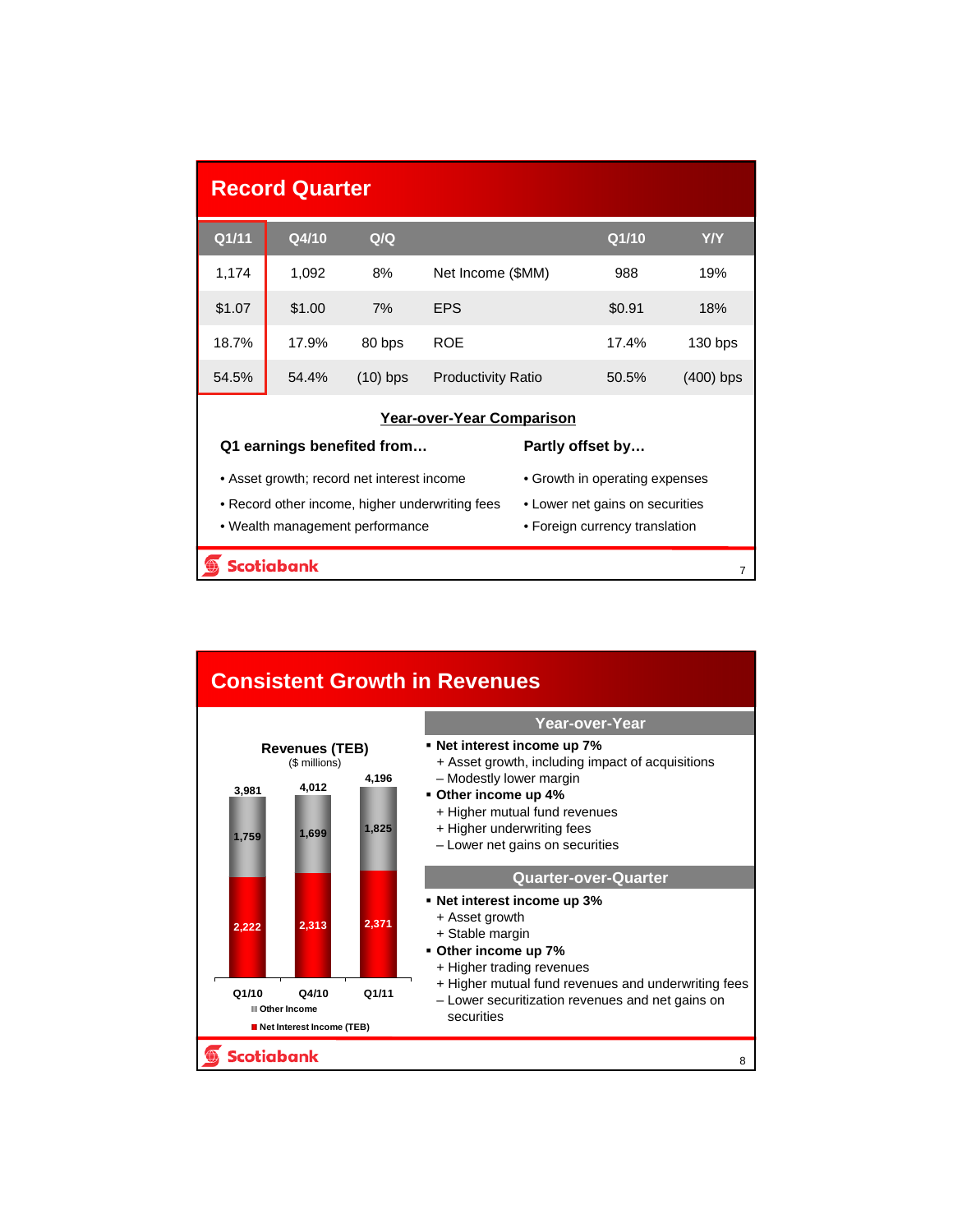

# **Continued Strength in Capital Ratios 11.7 11.8 11.8 11.2 11.2 9.3 9.6 9.8 8.8 8.8** ■ **TCE (%) Tier 1 (%) Q1/10 Q2/10 Q3/10 Q4/10 Q1/11** • Internal capital generation of \$611MM (vs. \$437MM in Q1/10) • Stock issued under DRIP: \$127MM (vs. \$132MM in Q1/10)**Scotiabank** 10

**Higher Expenses: Growth Initiatives & Seasonality**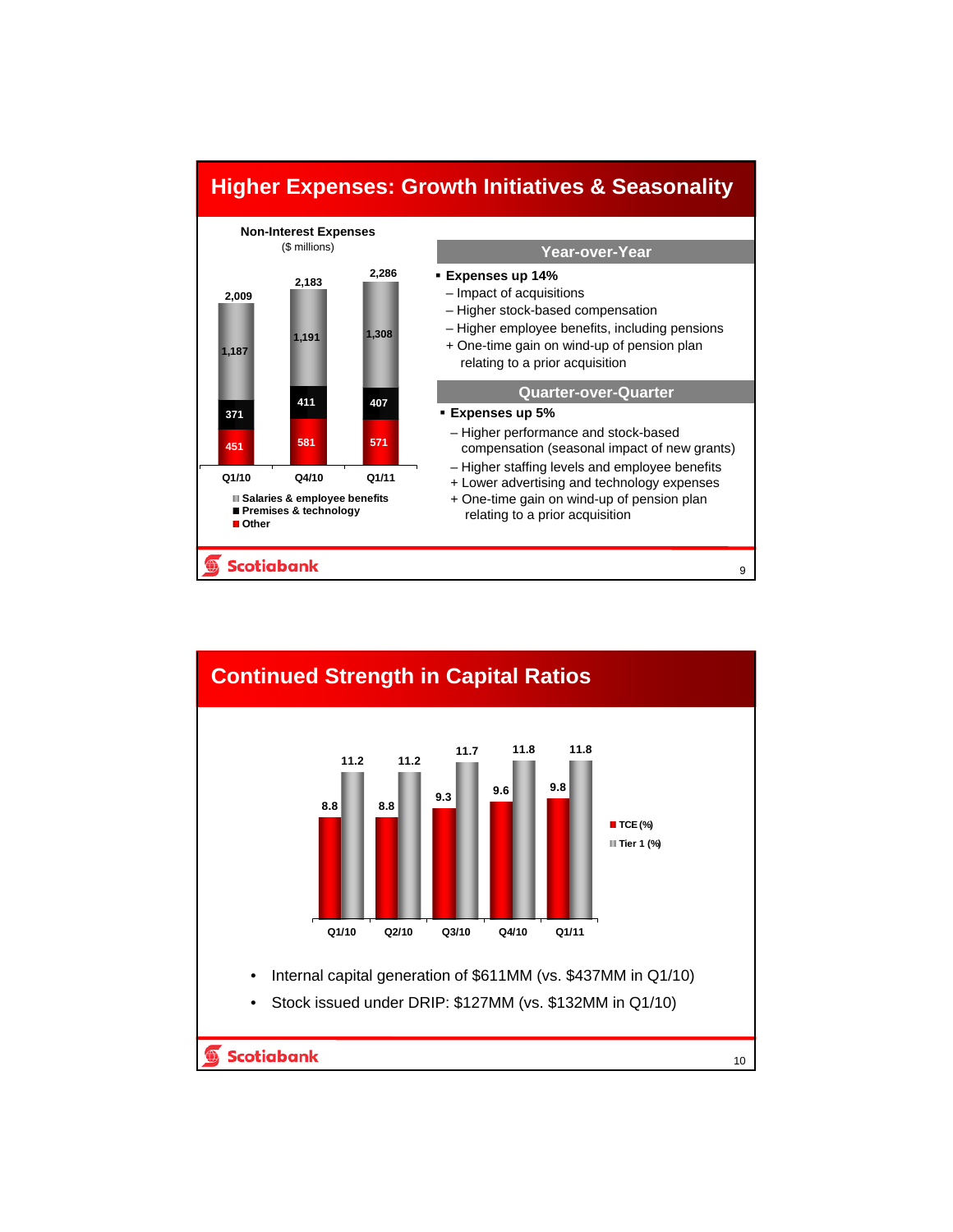

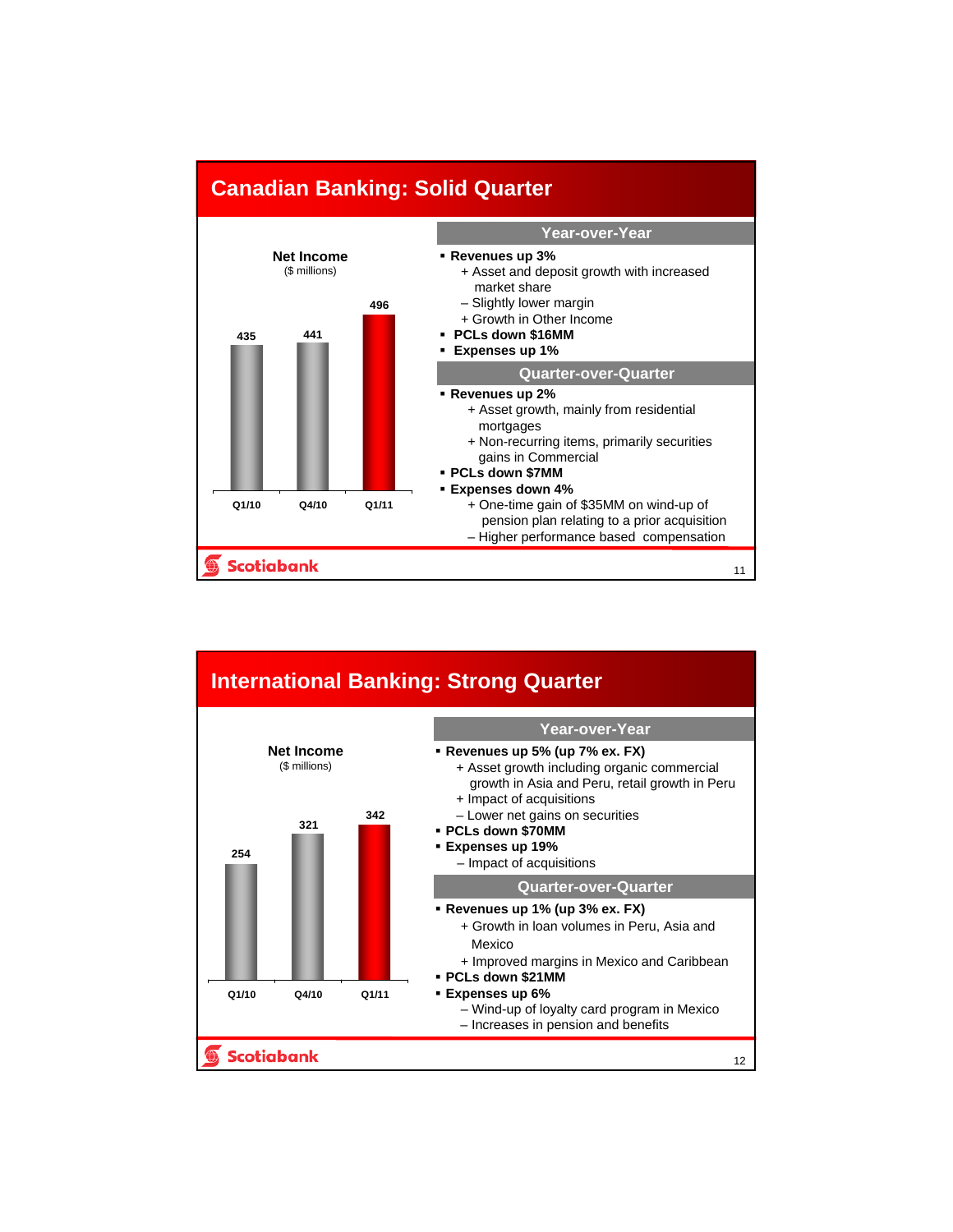

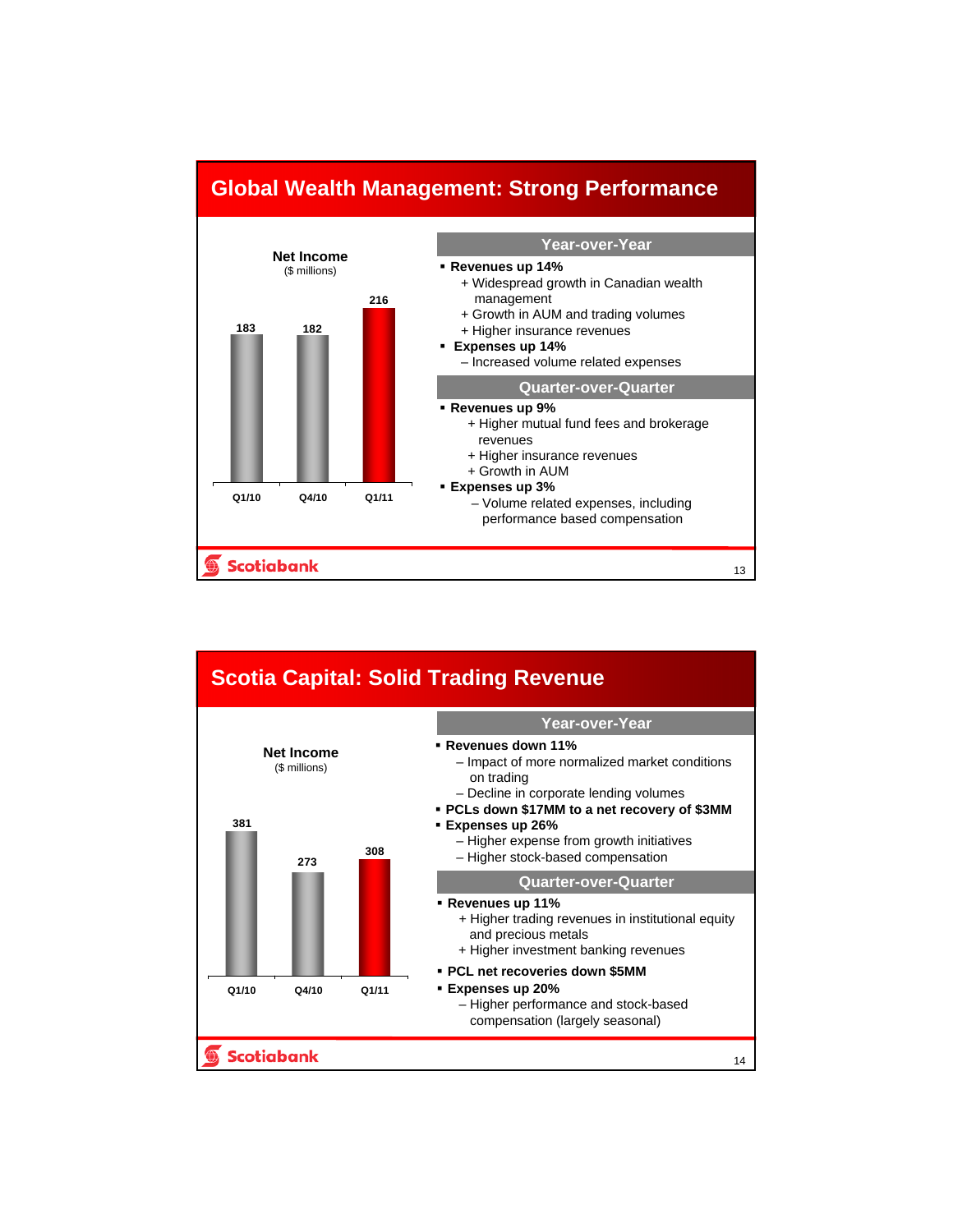| Other Segment (1)                                                                                                                                                                                                                                                                                                                       |       |       |       |  |  |  |
|-----------------------------------------------------------------------------------------------------------------------------------------------------------------------------------------------------------------------------------------------------------------------------------------------------------------------------------------|-------|-------|-------|--|--|--|
| (\$ millions)                                                                                                                                                                                                                                                                                                                           | Q1/11 | Q4/10 | Q1/10 |  |  |  |
| <b>Funding Net Interest Income</b>                                                                                                                                                                                                                                                                                                      | (75)  | (98)  | (109) |  |  |  |
| Net Securitization Revenues <sup>(2)</sup>                                                                                                                                                                                                                                                                                              | (70)  | (38)  | (135) |  |  |  |
| <b>AFS Securities Writedowns</b>                                                                                                                                                                                                                                                                                                        | (42)  | (15)  | (36)  |  |  |  |
| <b>Financial Instruments</b>                                                                                                                                                                                                                                                                                                            | 31    | 25    | 18    |  |  |  |
| <b>General Provision</b>                                                                                                                                                                                                                                                                                                                |       | 40    |       |  |  |  |
| Expenses & Net Other Items                                                                                                                                                                                                                                                                                                              | (22)  | (47)  | (12)  |  |  |  |
| <b>TEB Offset</b>                                                                                                                                                                                                                                                                                                                       | (71)  | (70)  | (75)  |  |  |  |
| Taxes                                                                                                                                                                                                                                                                                                                                   | 61    | 78    | 139   |  |  |  |
| Sub-total                                                                                                                                                                                                                                                                                                                               | (188) | (125) | (210) |  |  |  |
| Ontario Tax writedown                                                                                                                                                                                                                                                                                                                   |       |       | (55)  |  |  |  |
| <b>Total Other</b>                                                                                                                                                                                                                                                                                                                      | (188) | (125) | (265) |  |  |  |
| (1) Includes Group Treasury and other corporate items, which are not allocated to a business line<br>(2) Represents the impact to the Other segment of CMB securitization revenues recognized in other income, and the reduction in mortgage net interest<br>income earned as a result of removing the mortgages from the balance sheet |       |       |       |  |  |  |
| <b>Scotiabank</b>                                                                                                                                                                                                                                                                                                                       |       |       | 15    |  |  |  |

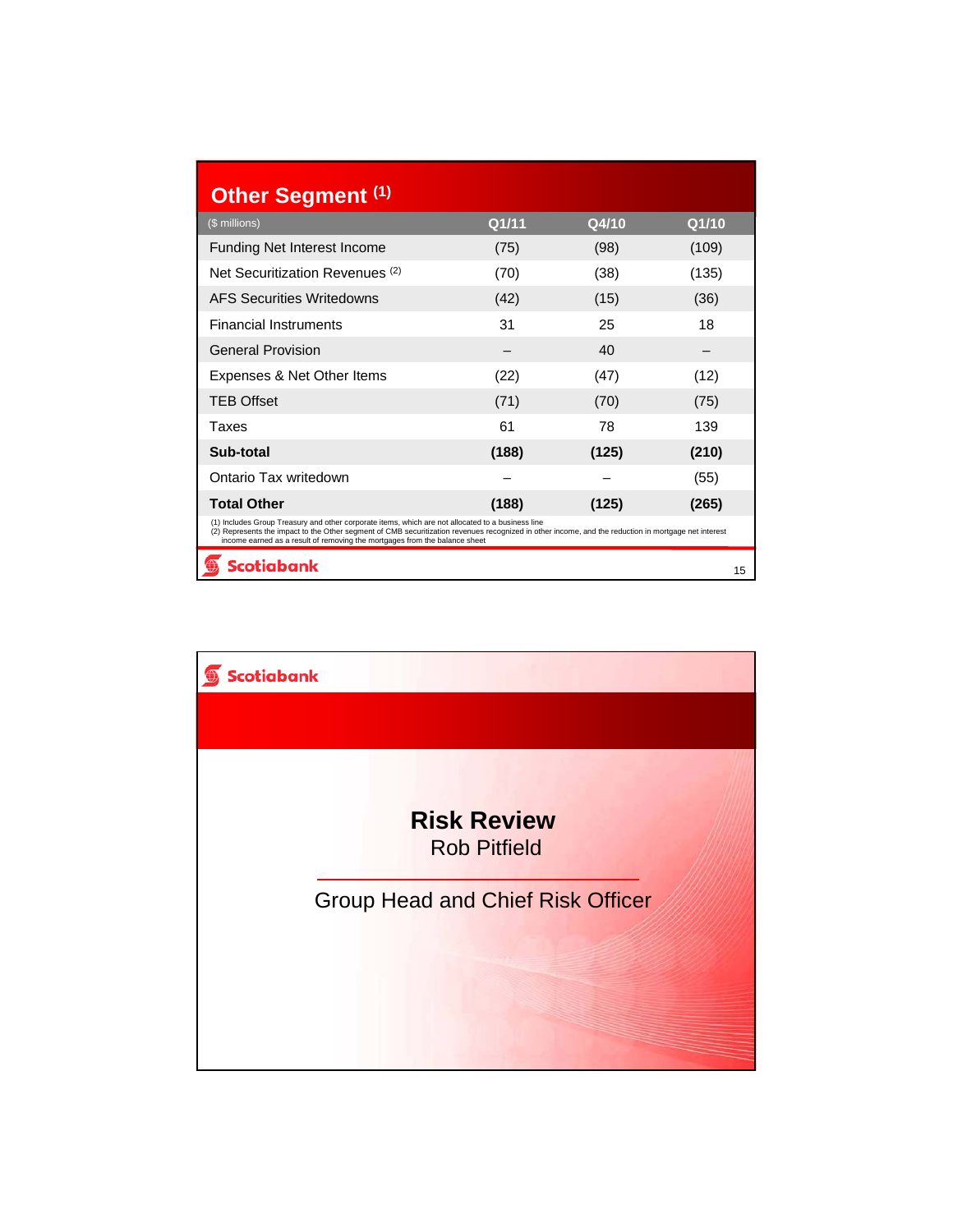

#### • **Risk in credit portfolios continues to be well-managed**

- $\triangleright$  Specific provisions: significant decline year-over-year and lower quarter-over-quarter
- $\triangleright$  Overall credit quality of loan portfolios continues to improve

17

#### • **Market risk remains well controlled**

Average 1-day VaR: \$11.7MM vs. \$9.3MM in Q4/10

#### **Scotiabank**  $\bigoplus$

| <b>Significant Decline in Specific Provisions Year-over-Year</b> |       |       |       |              |       |  |  |
|------------------------------------------------------------------|-------|-------|-------|--------------|-------|--|--|
| (\$ millions)                                                    | Q1/10 | Q2/10 | Q3/10 | Q4/10        | Q1/11 |  |  |
| Canadian Retail                                                  | 141   | 149   | 145   | 138          | 134   |  |  |
| Canadian Commercial                                              | 41    | 40    | 24    | 34           | 31    |  |  |
|                                                                  | 182   | 189   | 169   | 172          | 165   |  |  |
| International Retail                                             | 130   | 125   | 118   | 129          | 110   |  |  |
| International Commercial                                         | 47    | 48    | 20    | (1)          | (3)   |  |  |
|                                                                  | 177   | 173   | 138   | 128          | 107   |  |  |
| <b>Global Wealth</b>                                             | (1)   |       |       | $\mathbf{2}$ |       |  |  |
| Scotia Capital                                                   | 14    | (5)   | (7)   | (8)          | (3)   |  |  |
| <b>Total</b>                                                     | 372   | 357   | 300   | 294          | 269   |  |  |
| PCL ratio (bps)                                                  | 55    | 55    | 43    | 41           | 38    |  |  |
| <b>Scotiabank</b>                                                |       |       |       |              | 18    |  |  |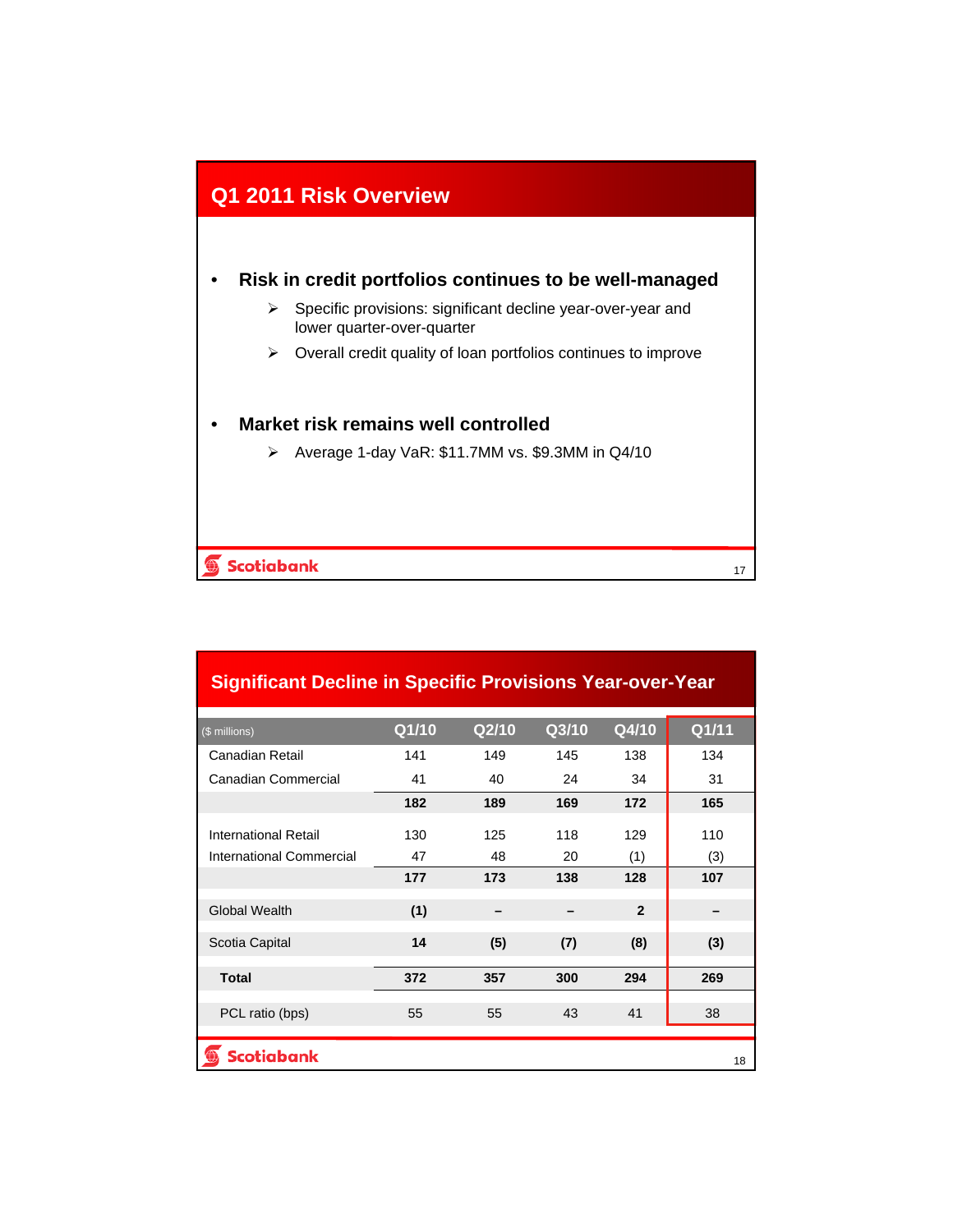

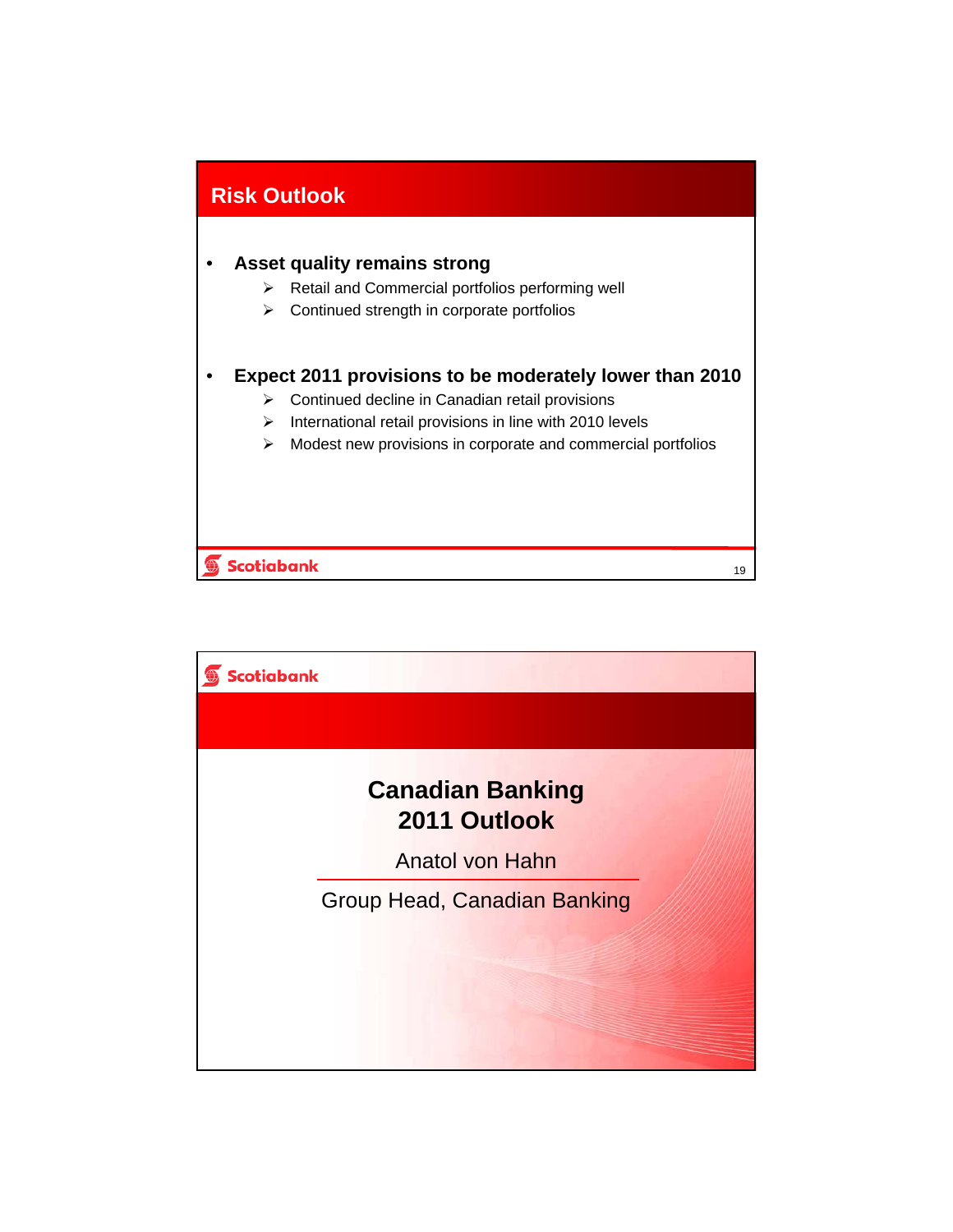

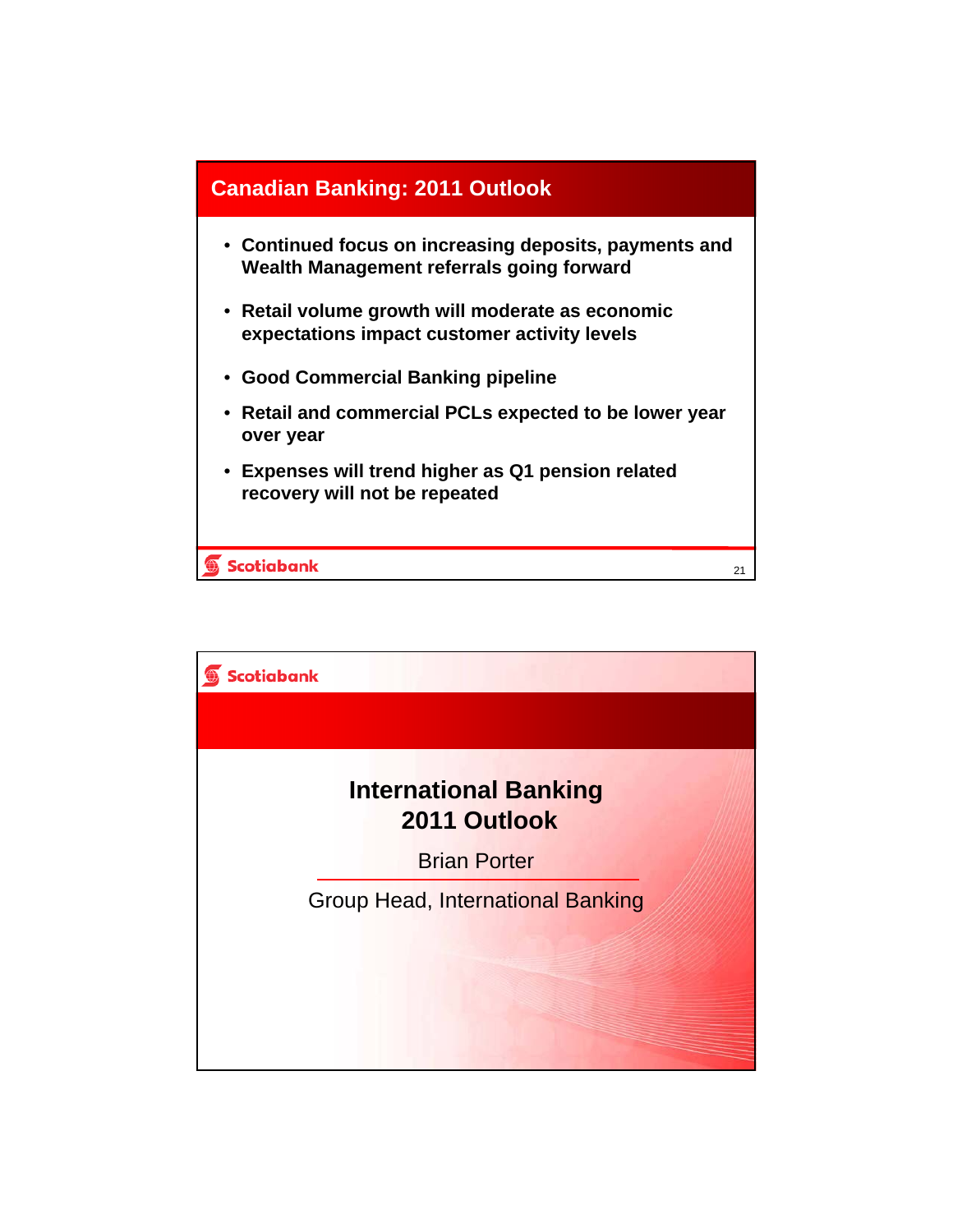

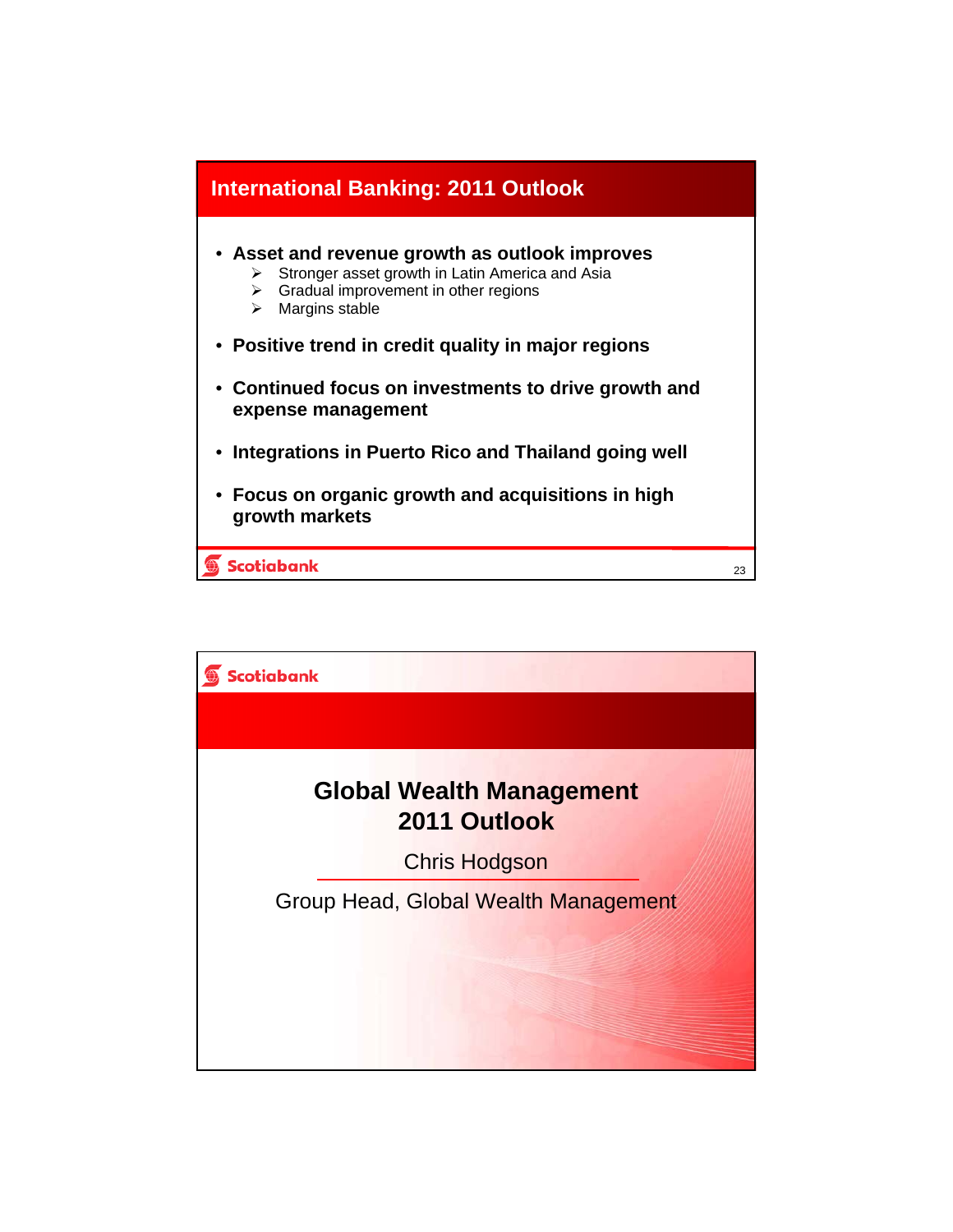

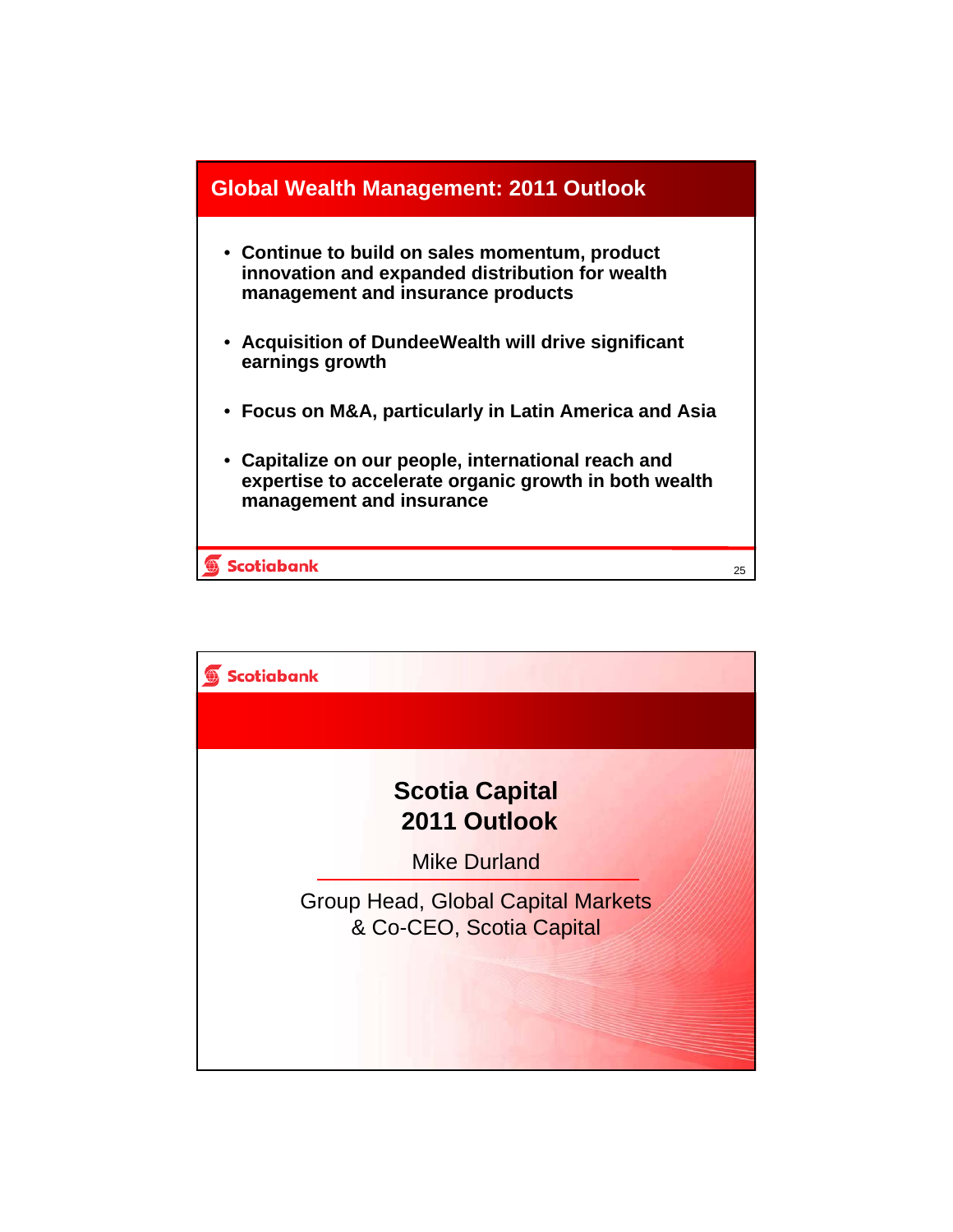

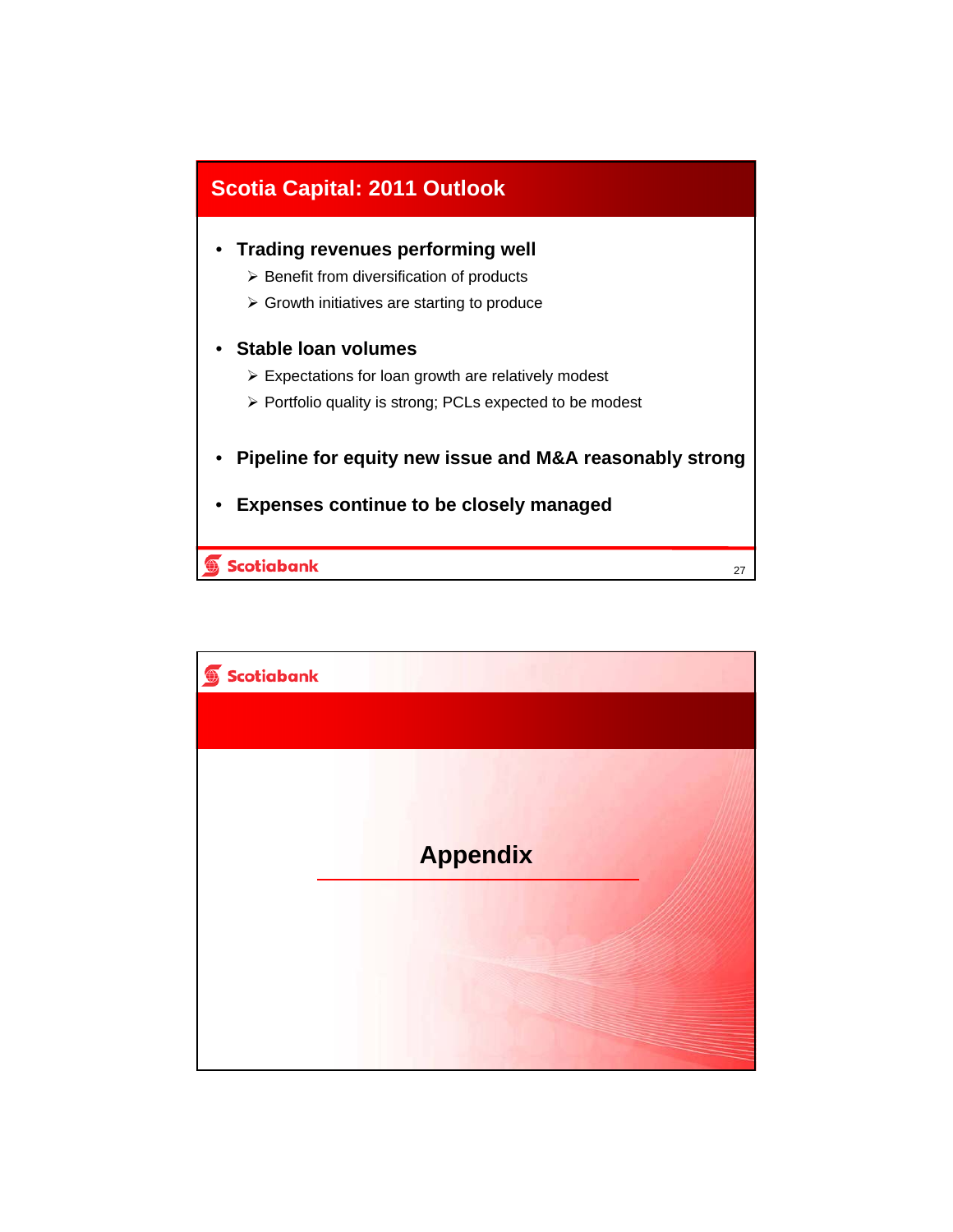

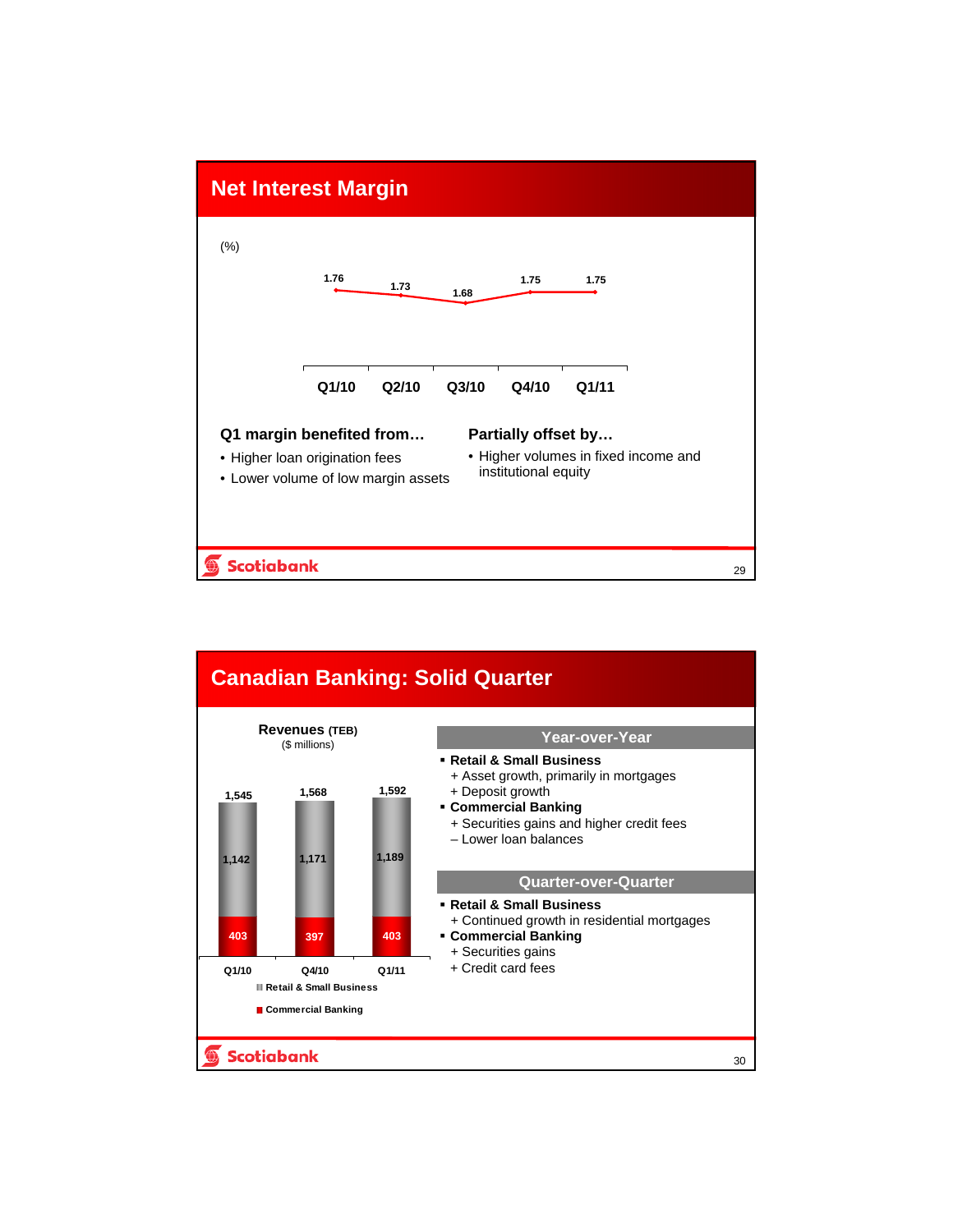| <b>Canadian Banking: Volume Growth</b>                    |       |       |       |            |       |  |  |
|-----------------------------------------------------------|-------|-------|-------|------------|-------|--|--|
| <b>Average Balances</b>                                   |       |       |       |            |       |  |  |
| (\$ billions)                                             | Q1/11 | Q4/10 | Q1/10 | <b>Y/Y</b> | Q/Q   |  |  |
| Residential Mortgages (1)                                 | 135.7 | 133.4 | 124.4 | 11.3       | 2.3   |  |  |
| Personal Loans                                            | 36.7  | 36.6  | 35.3  | 1.4        | 0.1   |  |  |
| Credit Cards <sup>(2)</sup>                               | 8.9   | 9.0   | 9.3   | (0.4)      | (0.1) |  |  |
| Business Loans &<br>Acceptances                           | 24.2  | 24.1  | 23.5  | 0.7        | 0.1   |  |  |
| <b>Personal Deposits</b>                                  | 99.8  | 99.6  | 96.3  | 3.5        | 0.2   |  |  |
| <b>Non-Personal Deposits</b>                              | 39.3  | 39.2  | 38.3  | 1.0        | 0.1   |  |  |
| (1) Before securitization<br>(2) Includes ScotiaLine VISA |       |       |       |            |       |  |  |
| <b>Scotiabank</b>                                         |       |       |       |            | 31    |  |  |

| <b>Market Share in Canada</b>                                                                                                                                                                                                                                                                                                                                                                                                                                   |       |       |       |       |       |  |  |
|-----------------------------------------------------------------------------------------------------------------------------------------------------------------------------------------------------------------------------------------------------------------------------------------------------------------------------------------------------------------------------------------------------------------------------------------------------------------|-------|-------|-------|-------|-------|--|--|
|                                                                                                                                                                                                                                                                                                                                                                                                                                                                 |       |       |       |       |       |  |  |
| Market Share (%)                                                                                                                                                                                                                                                                                                                                                                                                                                                | Q1/10 | Q2/10 | Q3/10 | Q4/10 | Q1/11 |  |  |
| Residential Mortgages <sup>1</sup>                                                                                                                                                                                                                                                                                                                                                                                                                              | 20.23 | 20.28 | 20.40 | 20.53 | 20.54 |  |  |
| Total Personal Lending <sup>1</sup>                                                                                                                                                                                                                                                                                                                                                                                                                             | 18.29 | 18.26 | 18.27 | 18.27 | 18.20 |  |  |
| Total Personal Deposits <sup>1</sup>                                                                                                                                                                                                                                                                                                                                                                                                                            | 10.84 | 10.89 | 10.83 | 10.81 | 10.88 |  |  |
| Small Business Lending <sup>2</sup>                                                                                                                                                                                                                                                                                                                                                                                                                             | 15.70 | 15.57 | 14.87 | 15.84 | 15.98 |  |  |
| (1) Market share statistics are issued on a one-month lag basis. (Q1/11: December 2010)<br>(2) Small Business statistics are on a four-months lag basis (Q1/11: September 2010)<br>Total Personal Lending market share is based on a comparison of the big six banks.<br>Total Personal Deposits market share is based on a comparison of the total industry.<br>Sources: Personal Lending and Personal Deposits - Bank of Canada; Small Business Lending - CBA |       |       |       |       |       |  |  |
| Scotiabank                                                                                                                                                                                                                                                                                                                                                                                                                                                      |       |       |       |       | 32    |  |  |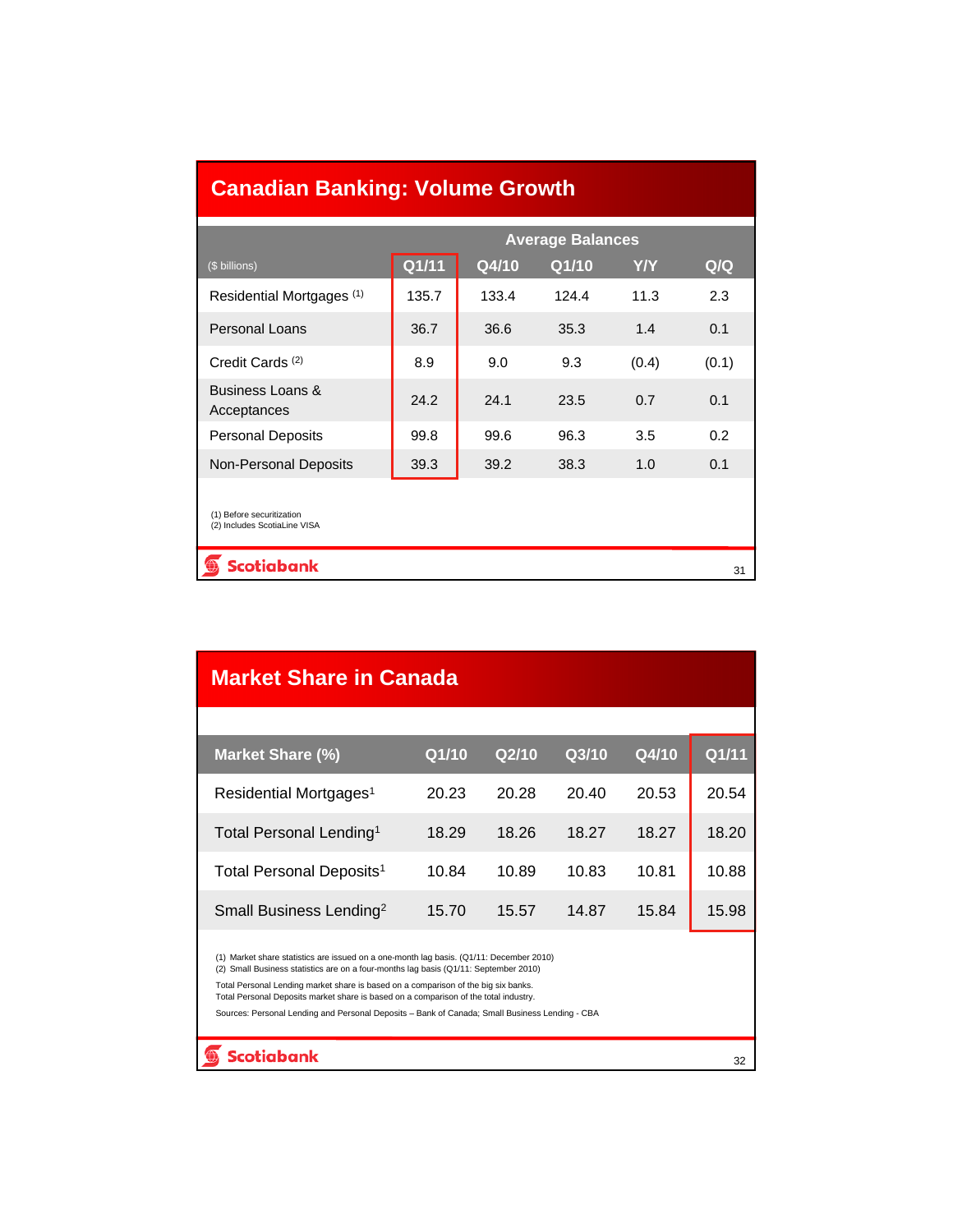

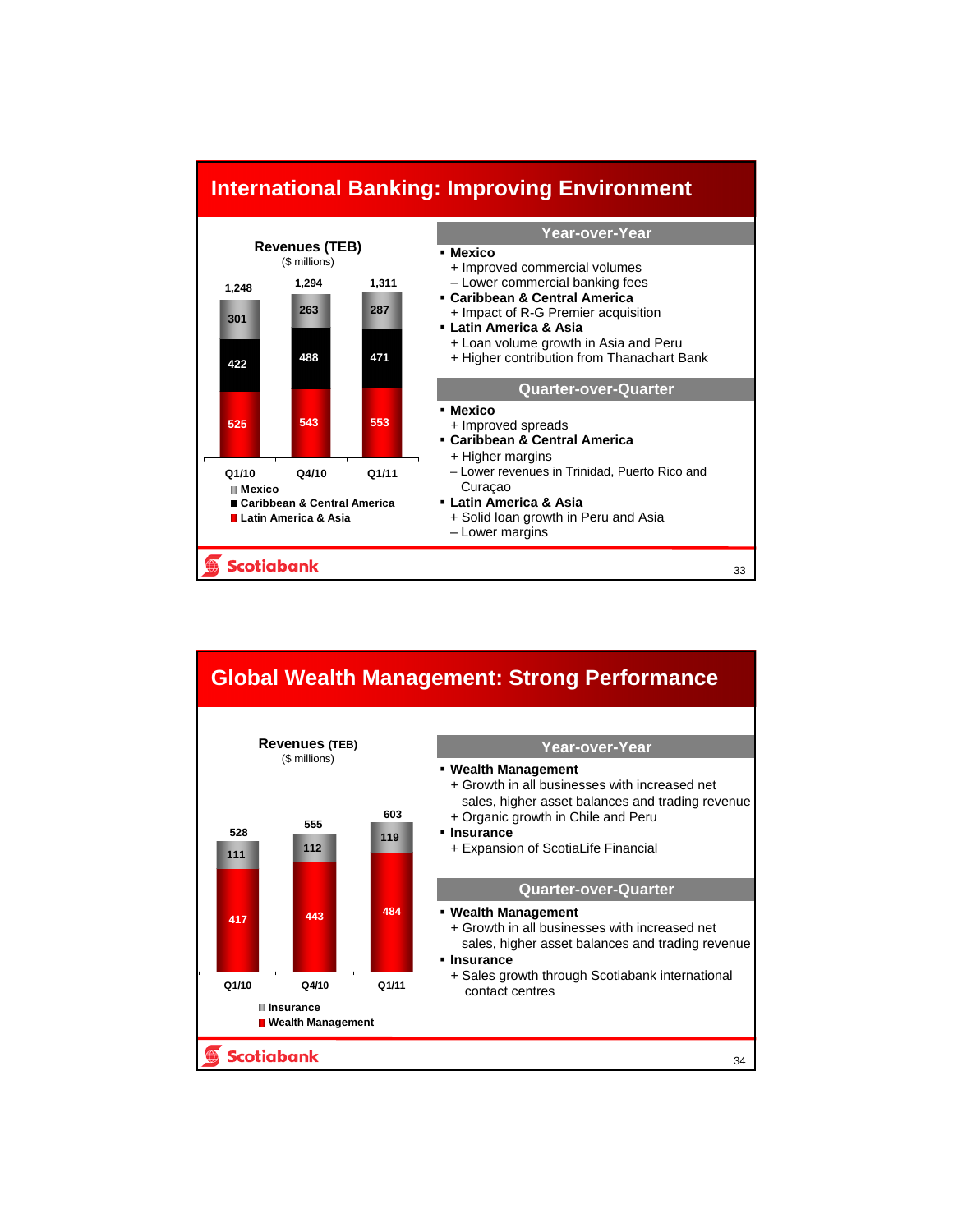| <b>Global Wealth Management: Key Metrics</b>                                                                                                                |       |       |       |       |       |  |  |
|-------------------------------------------------------------------------------------------------------------------------------------------------------------|-------|-------|-------|-------|-------|--|--|
|                                                                                                                                                             |       |       |       |       |       |  |  |
| (\$ billions)                                                                                                                                               | Q1/10 | Q2/10 | Q3/10 | Q4/10 | Q1/11 |  |  |
| <b>Assets Under Administration</b>                                                                                                                          | 181   | 188   | 188   | 197   | 205   |  |  |
| Assets Under Management                                                                                                                                     | 42    | 44    | 44    | 46    | 48    |  |  |
| Mutual Funds Market Share in<br>Canada*                                                                                                                     | 8.84% | 9.10% | 9.18% | 9.23% | 9.25% |  |  |
|                                                                                                                                                             |       |       |       |       |       |  |  |
| *Mutual Funds market share is based on a comparison with total Schedule I banks.<br>Source: IFIC. Excludes Scotiabank's investments in DundeeWealth and CI. |       |       |       |       |       |  |  |
| <b>Scotiabank</b>                                                                                                                                           |       |       |       |       | 35    |  |  |

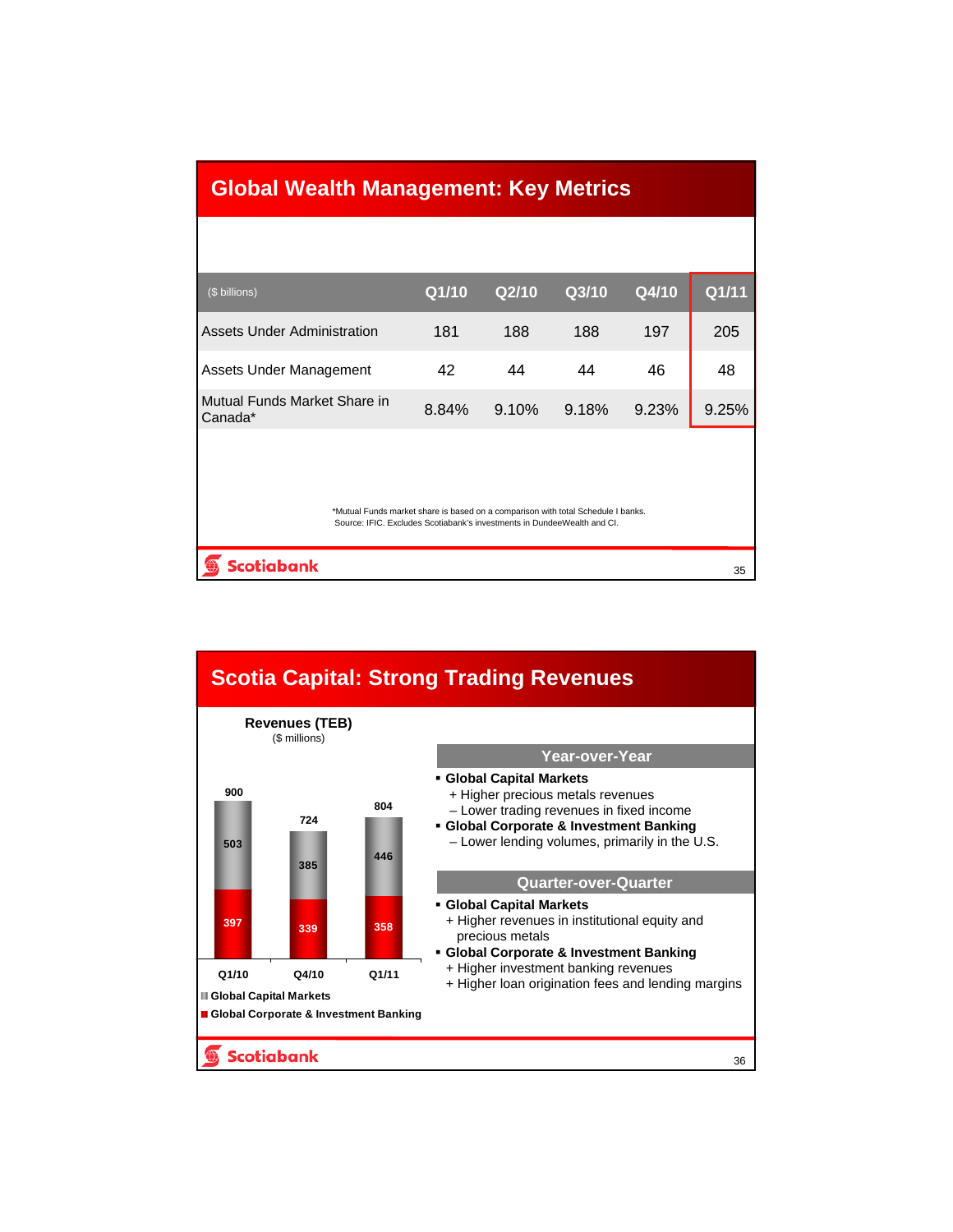# **Economic Outlook in Key Markets**

| <b>Real GDP (Annual % Change)</b>             |              |               |       |       |    |  |  |  |
|-----------------------------------------------|--------------|---------------|-------|-------|----|--|--|--|
|                                               | 2000-09 Avg. | 2010e         | 2011F | 2012F |    |  |  |  |
| Mexico                                        | 1.9          | $5.5^{\circ}$ | 4.3   | 3.8   |    |  |  |  |
| Peru                                          | 5.1          | 8.5           | 6.8   | 7.2   |    |  |  |  |
| Chile                                         | 3.7          | 5.0           | 6.0   | 5.5   |    |  |  |  |
| Jamaica                                       | 0.9          | (0.7)         | 1.0   | 1.5   |    |  |  |  |
| Trinidad & Tobago                             | 6.4          | 0.3           | 2.3   | 3.0   |    |  |  |  |
| Costa Rica                                    | 4.0          | 3.5           | 3.0   | 3.3   |    |  |  |  |
| Dominican Republic                            | 5.2          | 4.5           | 4.0   | 4.0   |    |  |  |  |
| Thailand                                      | 4.0          | 7.0           | 4.8   | 4.5   |    |  |  |  |
|                                               | 2000-09 Avg. | 2010e         | 2011F | 2012F |    |  |  |  |
| Canada                                        | 2.1          | 3.1           | 3.1   | 2.6   |    |  |  |  |
| U.S.                                          | 1.8          | 2.8           | 3.0   | 2.7   |    |  |  |  |
| Source: Scotia Economics, as of March 3, 2011 |              |               |       |       |    |  |  |  |
| <b>Scotiabank</b>                             |              |               |       |       | 37 |  |  |  |

| <b>Unrealized Securities Gains</b>                                  |       |       |       |  |  |  |  |
|---------------------------------------------------------------------|-------|-------|-------|--|--|--|--|
| (\$ millions)                                                       | Q1/11 | Q4/10 | Q1/10 |  |  |  |  |
| <b>Emerging Market Debt</b>                                         | 315   | 378   | 383   |  |  |  |  |
| <b>Other Debt</b>                                                   | 450   | 765   | 672   |  |  |  |  |
| Equities                                                            | 399   | 274   | 190   |  |  |  |  |
|                                                                     | 1,164 | 1,417 | 1,245 |  |  |  |  |
| Net Fair Value of Derivative Instruments<br>and Other Hedge Amounts | (106) | (228) | (217) |  |  |  |  |
| <b>Total</b>                                                        | 1,058 | 1,189 | 1,028 |  |  |  |  |
|                                                                     |       |       |       |  |  |  |  |
| <b>Scotiabank</b>                                                   |       |       | 38    |  |  |  |  |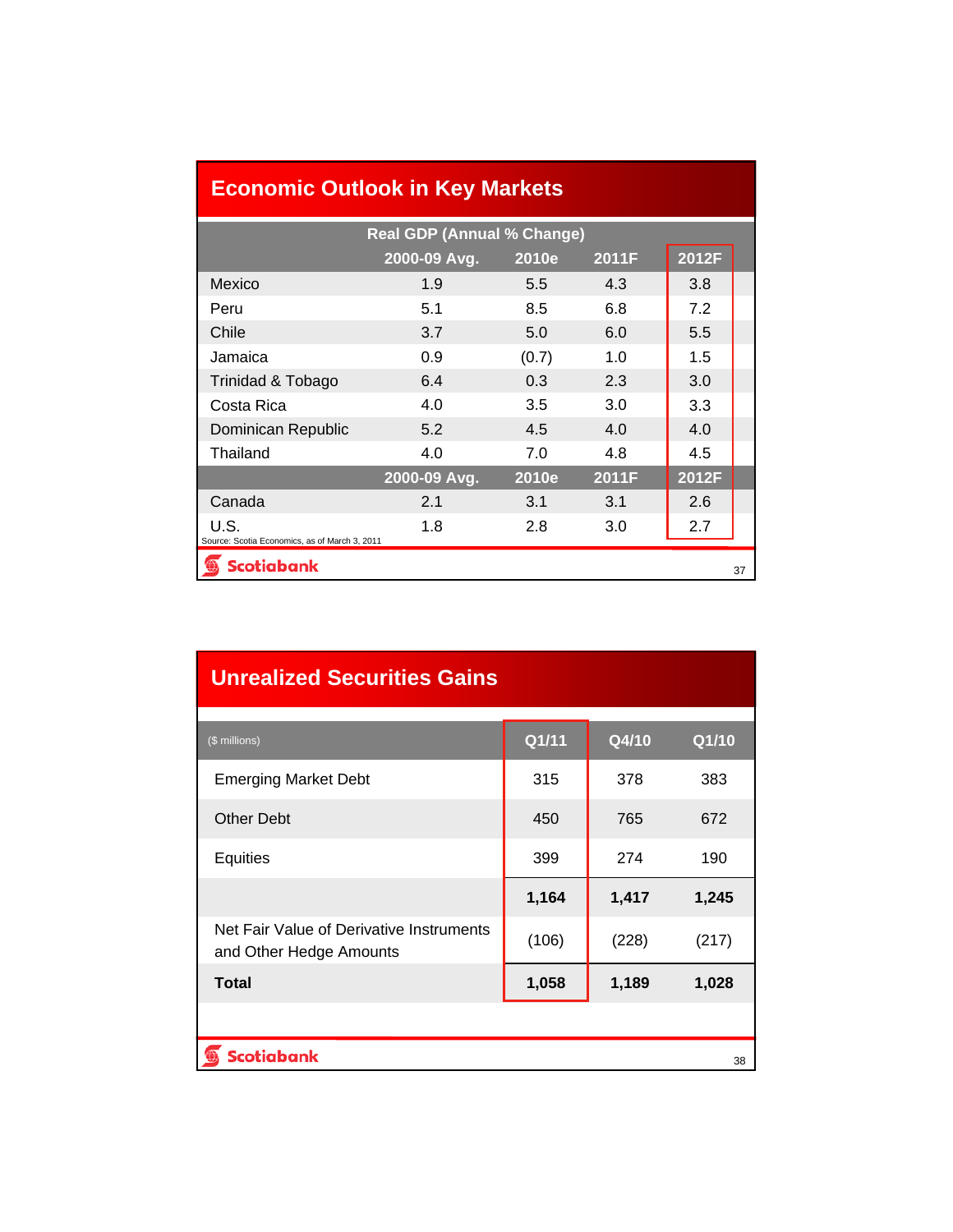| <b>Improving Trend in PCL Ratios</b>       |       |                   |        |        |        |  |
|--------------------------------------------|-------|-------------------|--------|--------|--------|--|
| (Specific PCL as % average of loans & BAs) | Q1/10 | Q <sub>2/10</sub> | Q3/10  | Q4/10  | Q1/11  |  |
| <b>Canadian Banking</b>                    |       |                   |        |        |        |  |
| Retail                                     | 0.33  | 0.36              | 0.33   | 0.31   | 0.29   |  |
| Commercial                                 | 0.69  | 0.70              | 0.39   | 0.56   | 0.51   |  |
| <b>Total</b>                               | 0.37  | 0.40              | 0.34   | 0.34   | 0.32   |  |
| <b>International Banking</b>               |       |                   |        |        |        |  |
| Retail                                     | 2.42  | 2.45              | 1.89   | 2.02   | 1.76   |  |
| Commercial                                 | 0.50  | 0.54              | 0.20   | (0.01) | (0.03) |  |
| <b>Total</b>                               | 1.20  | 1.23              | 0.86   | 0.77   | 0.65   |  |
| <b>Scotia Capital</b>                      |       |                   |        |        |        |  |
| Corporate Banking                          | 0.15  | (0.07)            | (0.09) | (0.11) | (0.04) |  |
| <b>All Bank</b>                            | 0.55  | 0.55              | 0.43   | 0.41   | 0.38   |  |
| <b>Scotiabank</b><br>39                    |       |                   |        |        |        |  |

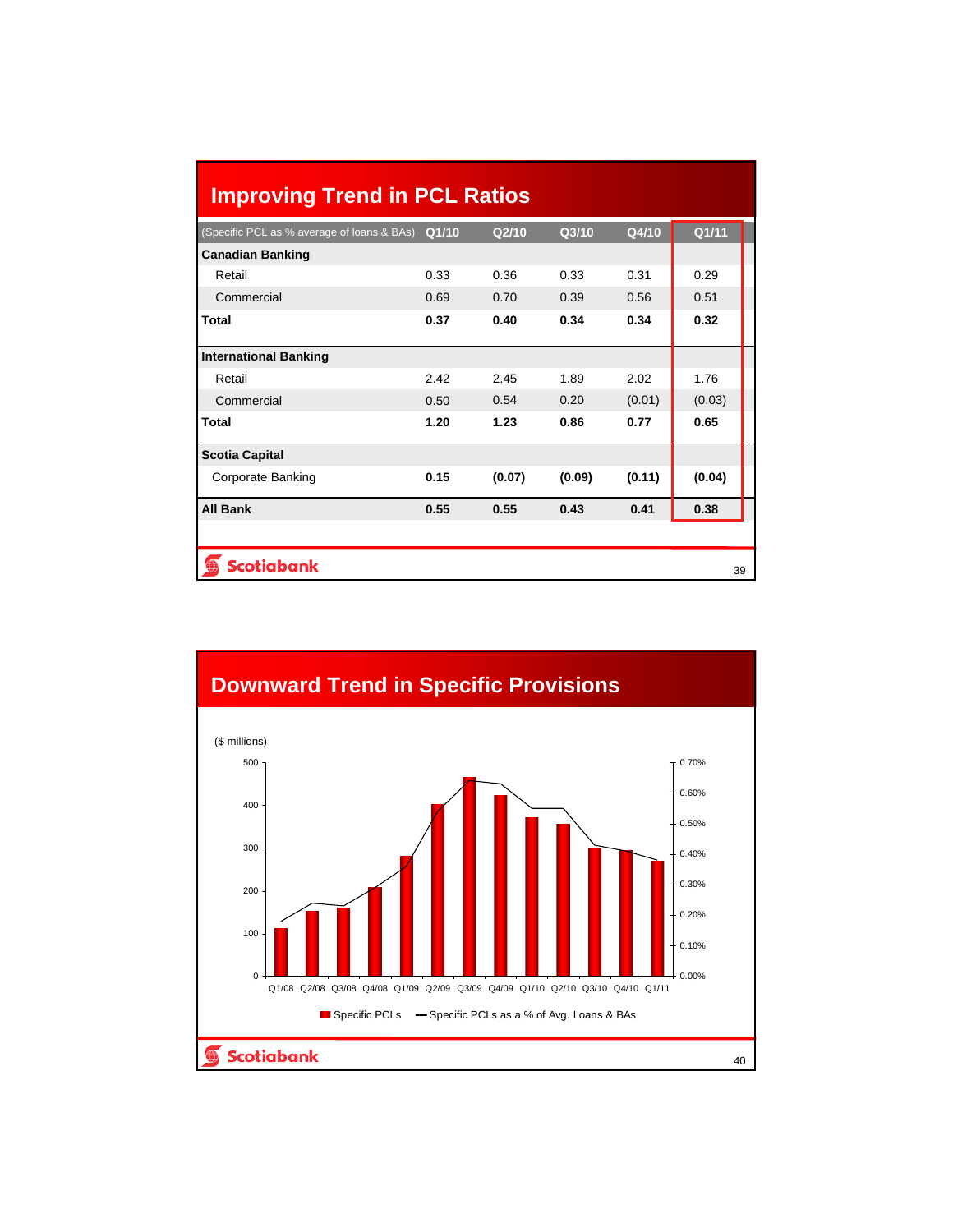# **Downward Trend in Net Impaired Loan Formations**

| (\$ millions)                                                                                        | Q1/10 | Q2/10 | Q3/10 | Q4/10 | Q1/11 |  |  |
|------------------------------------------------------------------------------------------------------|-------|-------|-------|-------|-------|--|--|
| Canadian Retail                                                                                      | 184   | 154   | 147   | 135   | 148   |  |  |
| Canadian Commercial                                                                                  | 42    | 15    | 47    | 71    | 27    |  |  |
|                                                                                                      | 226   | 169   | 194   | 206   | 175   |  |  |
| <b>International Retail</b>                                                                          | 259   | 184   | 211   | 149   | 167   |  |  |
| International Commercial                                                                             | 135   | 15    | (12)  | (36)  | (37)  |  |  |
|                                                                                                      | 394   | 199   | 199   | 113   | 130   |  |  |
| Global Wealth <sup>(1)</sup>                                                                         |       |       |       |       | 15    |  |  |
| Scotia Capital                                                                                       | (109) | (68)  | (10)  | 13    | (4)   |  |  |
| <b>Total</b>                                                                                         | 511   | 300   | 383   | 332   | 316   |  |  |
| (1) Comparative amounts are not broken out separately as they were not significant in prior periods. |       |       |       |       |       |  |  |
| <b>Scotiabank</b><br>41                                                                              |       |       |       |       |       |  |  |

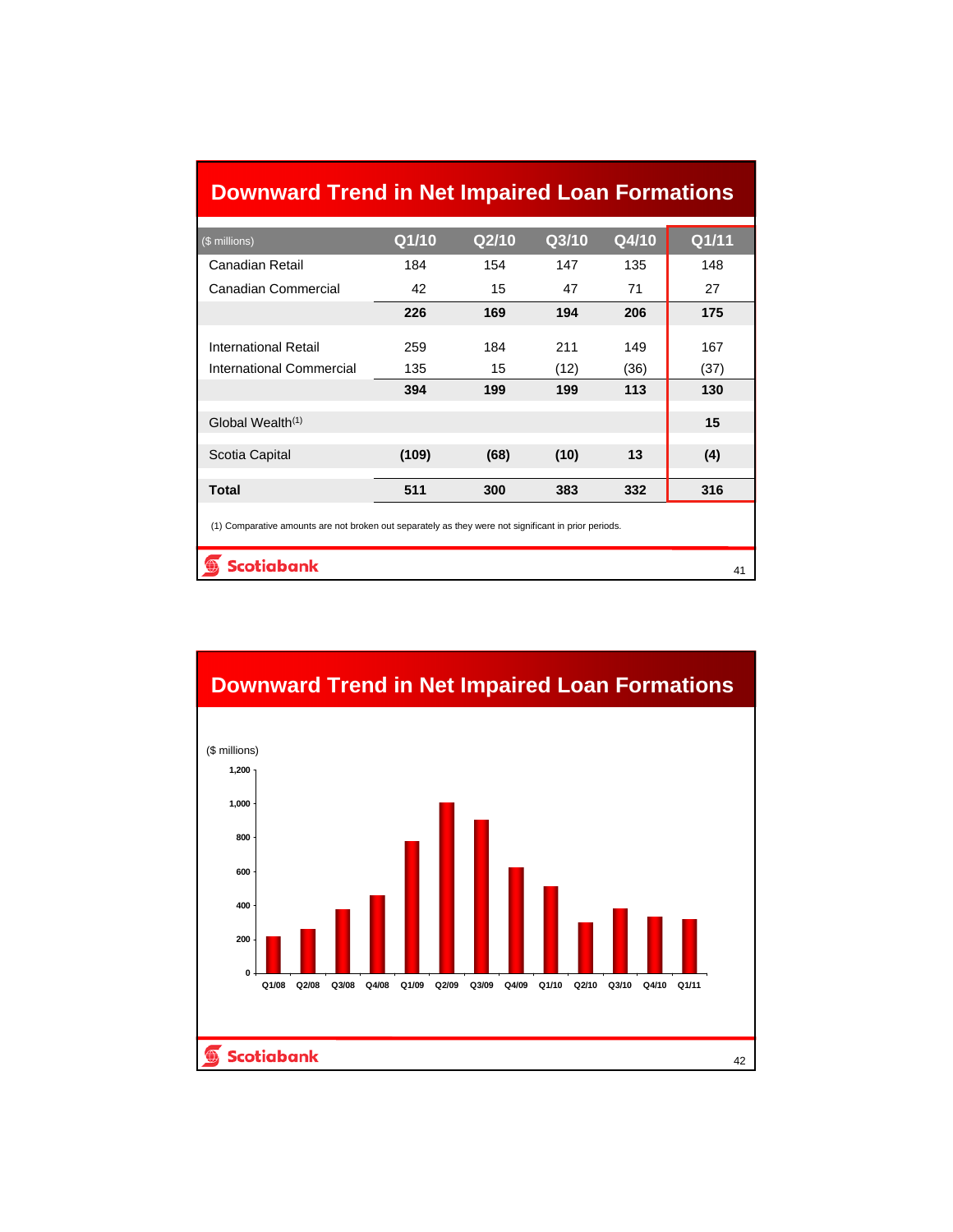

| <b>Strong Coverage Ratios</b> |                                                                     |            |       |    |
|-------------------------------|---------------------------------------------------------------------|------------|-------|----|
|                               |                                                                     |            |       |    |
|                               |                                                                     | Q1/11      | Q1/10 |    |
|                               | Earnings coverage of PCL (1)                                        | 6.8x       | 5.1x  |    |
|                               | Total Allowance as a % of GIL<br>- ex. R-G Premier Bank acquisition | 65%<br>75% | 71%   |    |
|                               | Total Allowance as a % of Loans & BAs                               | 0.95%      | 1.06% |    |
|                               | (1) Pre-tax, pre-provision income to total PCL                      |            |       |    |
| <b>Scotiabank</b>             |                                                                     |            |       | 44 |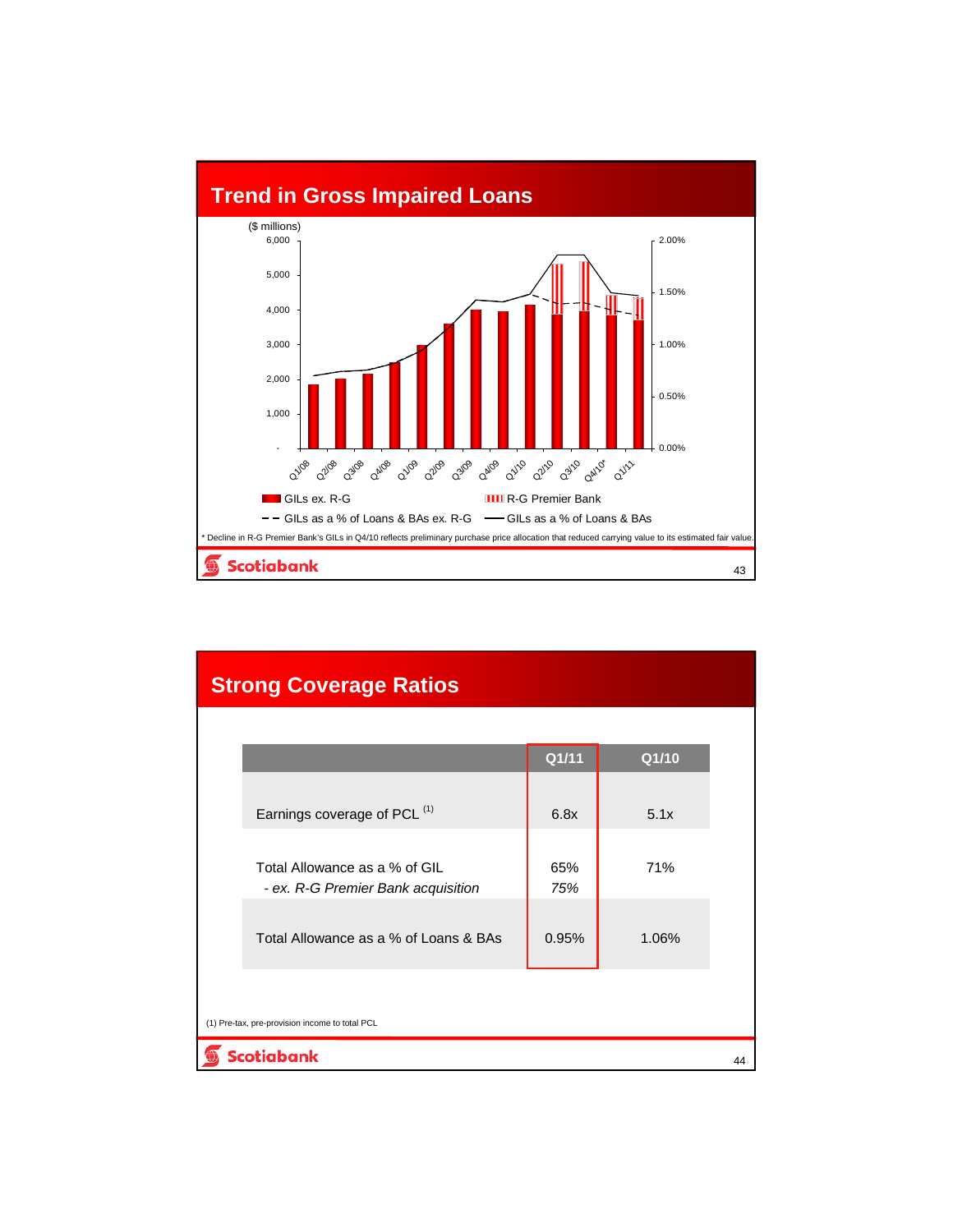### **Canadian Banking Retail: Loans and Provisions**



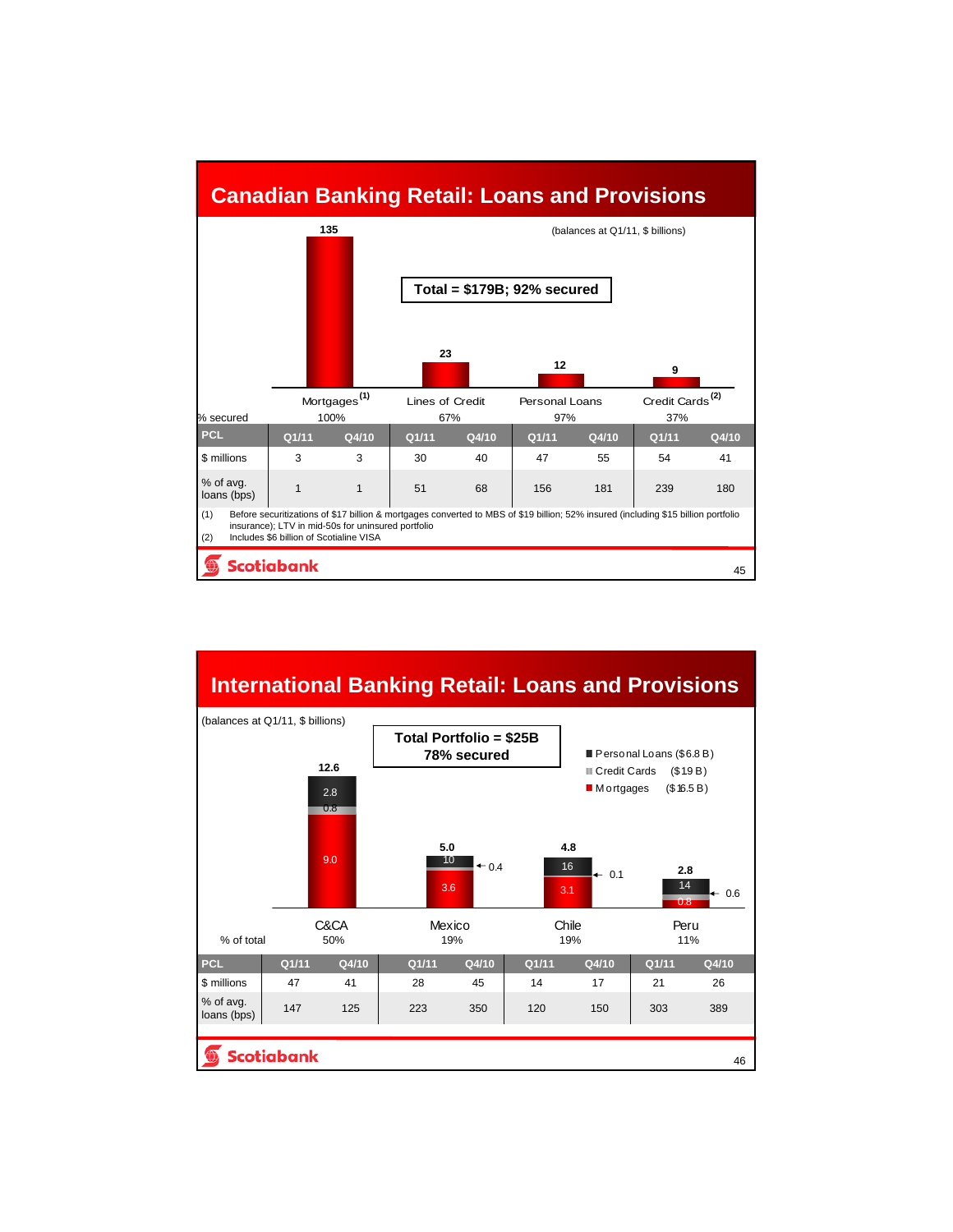